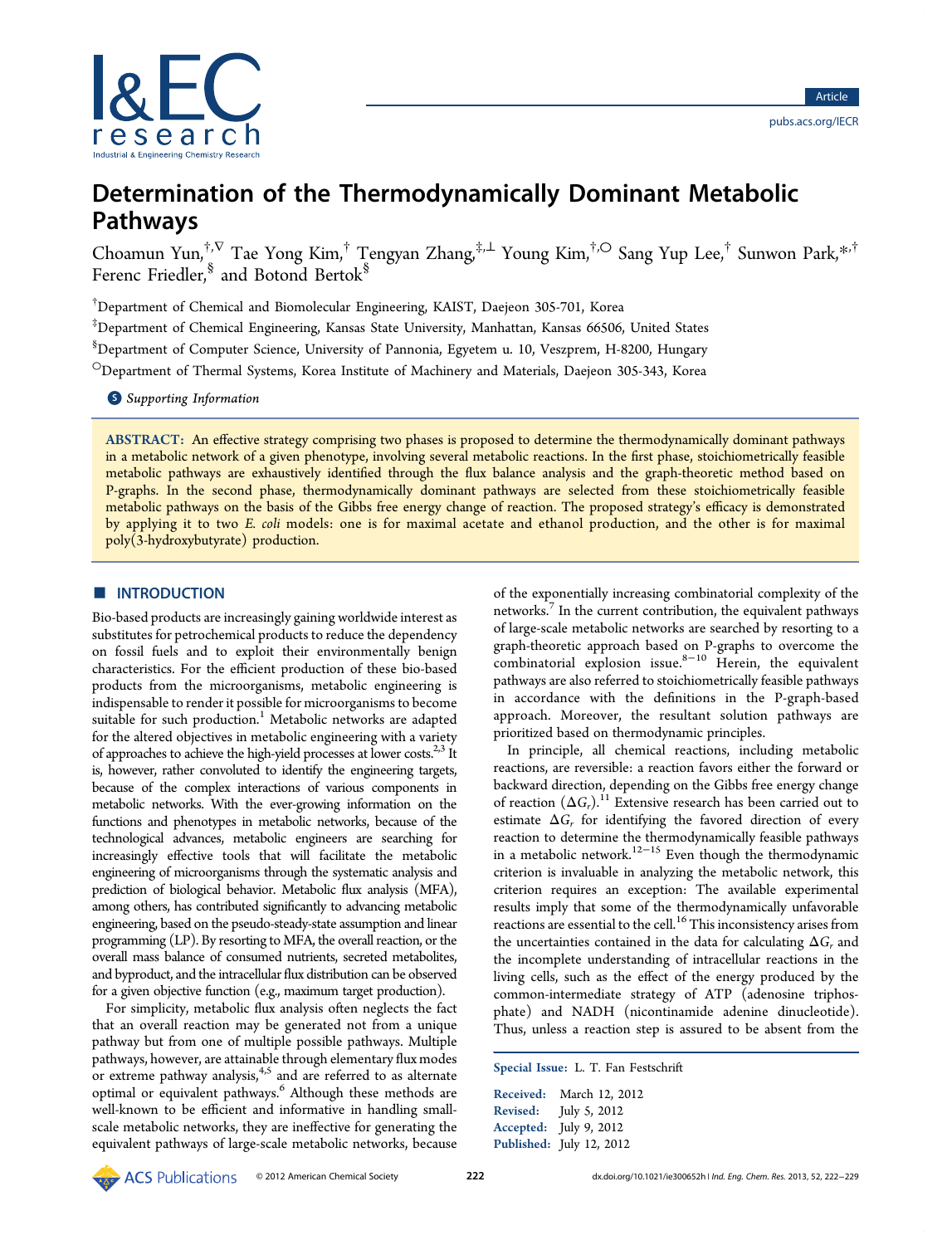<span id="page-1-0"></span>metabolic pathway, it should not be eliminated in the search space solely based on the thermodynamic criterion.

An effective strategy comprising two phases has been proposed in the current work to determine the thermodynamically dominant pathways in a metabolic network. The method is applied to the pathway analysis of E. coli, the most widely deployed microorganism for the synthesis of biochemicals. In the first example, the overall procedure is illustrated with a small model for maximal acetate and ethanol production. Then, the efficacy of the proposed method is demonstrated in the second example by identifying the important reaction steps for maximal poly(3-hydroxybutyrate) [P(3HB)] production on the basis of the thermodynamically dominant pathways. P(3HB) has the superior characteristics as the raw material for the biodegradable plastics.

Table 1. Numbers of Essential, Substitutable, And Blocked Reactions in Examples 1 and 2

|                       | Example 1                     | Example 2                     |                                |
|-----------------------|-------------------------------|-------------------------------|--------------------------------|
| types of<br>reactions | maximal acetate<br>production | maximal ethanol<br>production | maximal $P(3HB)$<br>production |
| essential             | 17                            | 12.                           | 6                              |
| substitutable         |                               |                               | 89                             |
| blocked               | 23                            | 29                            | 215                            |

Table 2. Values of  $(\Delta G_r)_{\text{min}}$  and  $(\Delta G_r)_{\text{max}}$  for the Substitutable Reactions in the Stoichiometrically Feasible Metabolic Pathways for Maximal Acetate and Ethanol Production<sup>a</sup>

| reaction<br>name                                                                           | reaction                                                                | $(\Delta G_r)_{\text{min}}$<br>(kcal/mol) | $(\Delta G_r)_{\text{max}}$<br>(kcal/mol) |  |  |  |
|--------------------------------------------------------------------------------------------|-------------------------------------------------------------------------|-------------------------------------------|-------------------------------------------|--|--|--|
| Gly3                                                                                       | $FDP + H2O \rightarrow F6P + Pi$                                        | $-2220$                                   | 2480                                      |  |  |  |
| Gly11                                                                                      | $PYR + ATP + H2O \rightarrow AMP + Pi +$<br>$PEP + 2H^+$                | $-20600$                                  | $-4160$                                   |  |  |  |
| Gly13                                                                                      | $OA + ATP \rightarrow CO_2 + ADP + PEP$                                 | $-1700$                                   | 8720                                      |  |  |  |
| Gly14                                                                                      | $PEP + CO_2 + H_2O \rightarrow OA + Pi + H^+$                           | $-14,500$                                 | $-3390$                                   |  |  |  |
| Egy3                                                                                       | NADPH + $NAD^+$ $\rightarrow$ NADP +<br><b>NADH</b>                     | $-3810$                                   | 3810                                      |  |  |  |
| Egy5                                                                                       | $2H(e)$ + NADP + NADH $\rightarrow$ 2H <sup>+</sup> +<br>$NADPH + NAD+$ | $-5460$                                   | 7630                                      |  |  |  |
| Egy6                                                                                       | $ADP + Pi + H^+ \rightarrow ATP + H_2O$                                 | 1270                                      | 9590                                      |  |  |  |
| Egy7                                                                                       | $ATP + AMP \leftrightarrow 2ADP$                                        | $-3810$                                   | 3810                                      |  |  |  |
| Egy8                                                                                       | $ATP + H2O \rightarrow ADP + Pi$                                        | $-1950$                                   | 3640                                      |  |  |  |
| <sup>a</sup> The values are estimated for $T = 25^{\circ}$ C nH 7.6 and the ionic strength |                                                                         |                                           |                                           |  |  |  |

The values are estimated for  $T = 25^{\circ}$ C, pH 7.6, and the ionic strength of 0.15 M (data taken from Kummel et al.<sup>13</sup>

This strategy is akin to that of the flowsheet synthesis for any chemical or biochemical process: The process flowsheet is first composed on the basis of the mass balances prior to performing any thermodynamic analysis, including energy and exergy balances.

# ■ METHODS

The methods include two phases. The first executes the identification of stoichiometrically feasible metabolic pathways; and the second involves the selection of thermodynamically dominant pathways from such feasible pathways. Presumably, it would be most logical to select the dominant pathways on the basis of an energetic or thermodynamic criterion.

Identification of Stoichiometrically Feasible Metabolic Pathways. Stoichiometrically feasible metabolic pathways and their flux distributions can be exhaustively identified through the flux balance analysis  $(FBA)^{17}$  and the graph-theoretic method based on process graphs  $(P\text{-graphs})^{8,18}$  executed sequentially.<sup>9,10</sup> The overall reaction is o[bta](#page-7-0)ined via FBA from a series of candidate metabolic reactions and t[he o](#page-7-0)bjective metabolites t[o be](#page-7-0) maximized or minimized. This is followed by the identification of the stoichiometrically feasible pathways and the reaction fluxes in them, which satisfy the overall reaction, via algorithm PBT. At the outset, the maximal structure, which is the maximally connected network of the metabolites and the reactions, is generated to exclude the combinatorially infeasible pathways. Subsequently, the stoichiometrically feasible (i.e., balanced) pathways are exhaustively recovered from this maximal structure via algorithm PBT. The details are available elsewhere.<sup>8−10,18</sup>

For a large-scale metabolic pathway, knowledge of essential, substitutable, and blocked reactions wi[ll facili](#page-7-0)tate the identification of stoichiometrically feasible metabolic pathways. The resultant flux distributions of a set of stoichiometrically feasible pathways naturally reveal the flux variability of each reaction step in the pathways.<sup>6</sup> In generating the overall reaction, the reaction steps with nonzero fluxes in every solution pathway are essential; those with zero [fl](#page-7-0)uxes are blocked; and the remaining ones are substitutable.<sup>15</sup> While the flux variability analysis measures only the extent of variability, the graph-theoretic method provides the exact values [of r](#page-7-0)eaction fluxes in every stoichiometrically feasible pathway. Accordingly, the latter renders it possible to distinguish those pathways by further investigating the differentiated properties of substitutable reactions.

Ta[ble](#page-7-0) 3. Values of  $\Delta G^d_r$  for Substitutable Reactions in the Stoichiometrically Feasible Pathways for Maximal Acetate Production in Example 1

|               | $\Delta G_r^d$ (kcal/mol) |                |      |                |      |       |         |         |
|---------------|---------------------------|----------------|------|----------------|------|-------|---------|---------|
| reaction name |                           | $\overline{2}$ | 3    | $\overline{4}$ | 5    | $6^a$ | 7       | 8       |
| Gly3          |                           | 2480           |      |                | 2480 |       |         |         |
| Gly11         | $-4160$                   |                |      |                |      |       |         | $-4160$ |
| Gly13         |                           |                |      | 8720           |      |       | 8720    |         |
| Gly14         |                           |                |      | $-3390$        |      |       | $-3390$ |         |
| Egy3          | 3810                      | 3810           | 3810 | 3810           |      |       |         |         |
| Egy5          | 7630                      | 7630           | 7630 | 7630           |      |       |         |         |
| Egy6          |                           |                |      |                | 9590 | 9590  | 9590    | 9590    |
| Egy7          | 3810                      |                |      |                |      |       |         | 3810    |
| Egy8          |                           |                | 3640 |                |      | 640   |         |         |
| rank          | 3                         | $\mathbf{1}$   | 2    | $\overline{4}$ | 5    | 6     | 8       | 7       |

<sup>a</sup>Here, the optimal pathway has been identified by linear programming.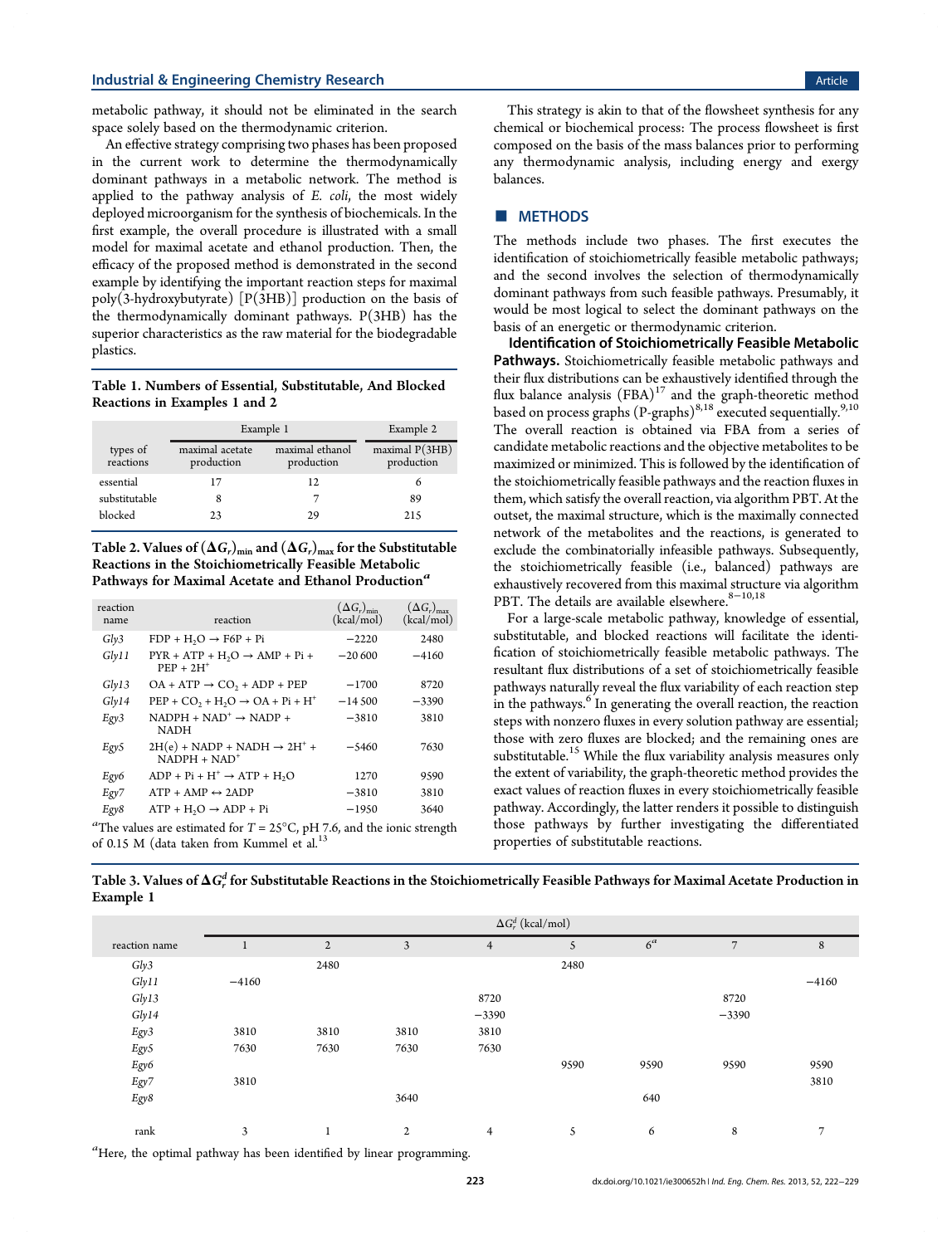<span id="page-2-0"></span>Selection of Thermodynamically Dominant Pathways. Thermodynamically dominant pathways are selected from the stoichiometrically feasible metabolic pathways on the basis of  $\Delta G_r$  of every metabolic reaction step in the pathways. Unfortunately, however, the value of  $\Delta G_r$  for a metabolic reaction under specific conditions is usually unknown; instead, only its minimum value,  $(\Delta G_r)_{\text{min}}$ , and maximum value,  $(\Delta G_r)_{\text{max}}$  are known, because of the variations of concentrations of metabolites involved in the reaction.

Reiterating, any reaction with a more-negative  $\Delta G_r$  value is favored over a reaction with a less-negative (or more-positive)  $\Delta G_r$  value.<sup>8</sup> It is logical to envision that the tendency or extent of any feasible pathway to proceed is controlled by the metabolic r[e](#page-7-0)action step in the pathway with the largest possible  $(\Delta G_r)_{\text{max}}$ . This, in turn, renders it possible to select the pathway for which

Table 4. Values of  $\Delta G^d_r$  for Substitutable Reactions in the Stoichiometrically Feasible Pathways for Maximal Ethanol Production in Example 1

|               | $\Delta G_r^d$ (kcal/mol) |                |       |      |
|---------------|---------------------------|----------------|-------|------|
| reaction name |                           | $\mathfrak{p}$ | $3^a$ | 4    |
| Gly3          |                           |                |       | 2480 |
| Gly11         |                           | $-4160$        |       |      |
| Gly13         | 8720                      |                |       |      |
| Gly14         | $-3390$                   |                |       |      |
| Egy7          |                           | 3810           |       |      |
| Egy8          |                           |                | 3640  |      |
|               |                           |                |       |      |

rank 4 3 2 1  $a^a$ Here, the optimal pathway has been identified by linear programming.

its largest possible  $(\Delta G_r)_{\text{max}}$  value is the lowest among all the competing feasible pathways as the thermodynamically dominant one.

Naturally, for any reaction step occurring in the opposite direction as indicated by its negative flux, the change of any extensive thermodynamic property, for instance,  $\Delta G_r$  reverses its sign. Thus,  $-(\Delta G_r)_{\text{min}}$  takes the place of  $(\Delta G_r)_{\text{max}}$ . For convenience, therefore, the quantity  $\Delta G_r^d$  is defined such that if  $J_r$  of a reaction step is positive, it is  $\Delta G_r$ ; and if  $J_r$  of a reaction step is negative, it is  $-\Delta G_r$ . With this definition of  $\Delta G_r^d$ , the pathway with the smallest value of  $[\Delta G_r^d]_{\textrm{max}}$  can be selected as the dominant one. If the values of  $[\Delta G^d_r]_{\rm max}$  among all the pathways in two or more pathways are equal, these pathways are similarly ranked for their thermodynamic dominance, in terms of the second largest  $\Delta G_r^d$ , and so on.

Application to the Metabolic Network Models of E. coli. The proposed method is illustrated with the two examples of the metabolic network models of E. coli. One model contains 52 metabolites in 48 reactions consisting of the glycolytic pathway, the tricarboxylic acid (TCA) cycle, the pentose phosphate pathway, and the transport reactions.<sup>8</sup> The overall procedure of determining the thermodynamically dominant pathways among the optimal equivalent pathways is d[es](#page-7-0)cribed with this relatively simple model. The other contains 295 metabolites in 310 reactions including the P(3HB) biosynthesis pathway. This model was previously investigated for maximal P(3HB) production employing FBA and validated through experiments.<sup>19</sup> Accordingly, the efficacy of the method proposed herein could be elucidated by comparing it with the results of the previo[us](#page-7-0) work.

The  $\Delta G_r$  values of the substitutable reaction steps, under the specific conditions, have been estimated by resorting to the



Figure 1. P[athways 2 and 6 for maximum acetate production: The former being the most thermodynamically dominant pathway, and the latt](http://pubs.acs.org/action/showImage?doi=10.1021/ie300652h&iName=master.img-000.jpg&w=424&h=287)er being the optimal pathway identified solely based on linear programming.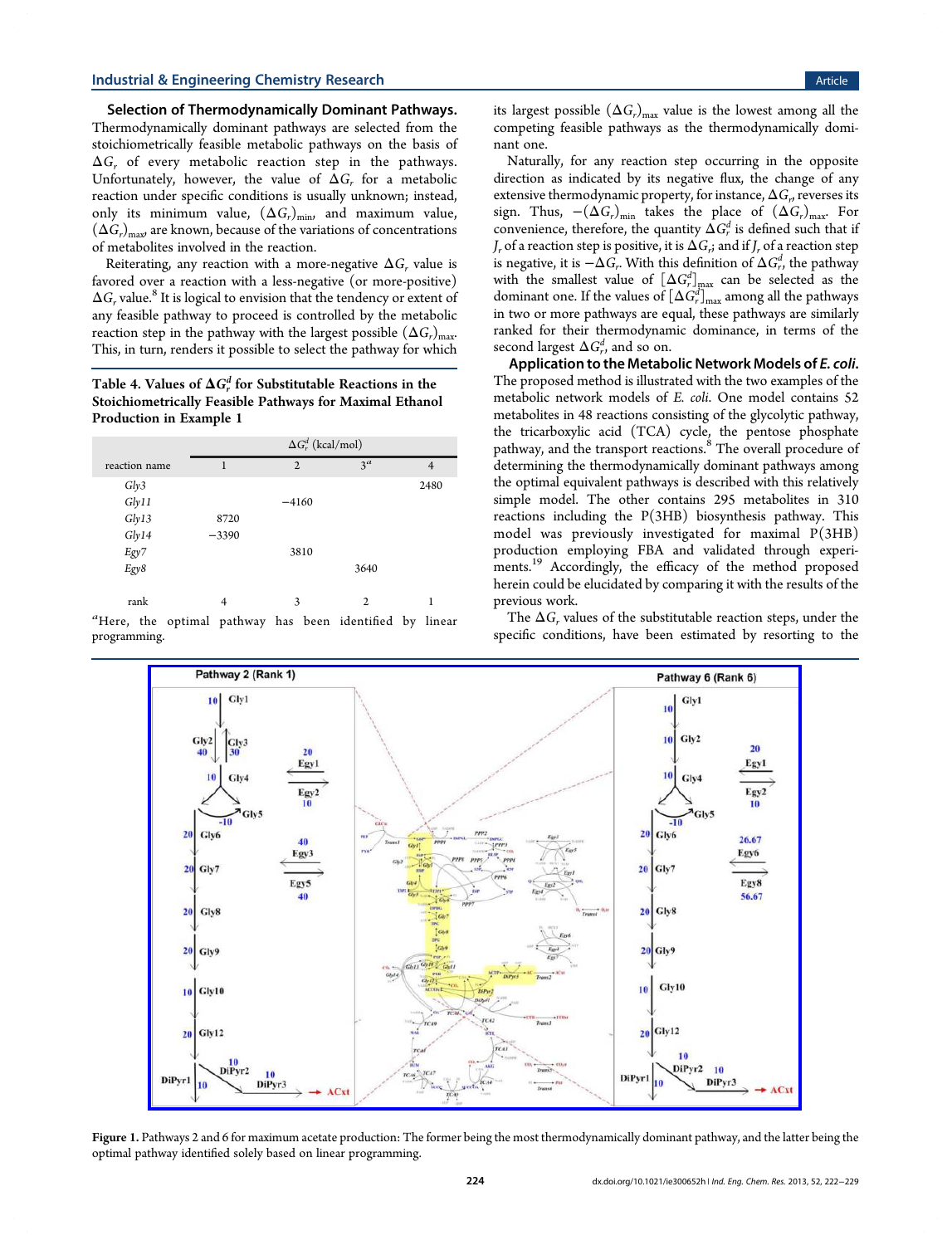# <span id="page-3-0"></span>Table 5. Number of Pathways, Containing the Essential or Substitutable Reactions among All the Stoichiometrically Feasible Pathways and the Thermodynamically Dominant 100 Pathways, For Maximal P(3HB) Production in Example 2

|                 |                                            |                                                           |              | No. of Pathways <sup><math>a</math></sup> |
|-----------------|--------------------------------------------|-----------------------------------------------------------|--------------|-------------------------------------------|
| reaction name   | enzyme                                     | reaction                                                  | all 11 455   | Top 100                                   |
| ptsIH           | phosphotransferase system                  | $GLC + PEP \rightarrow PYR + G6P$                         | 11455        | 100                                       |
| pgi             | phosphoglucose isomerase                   | $G6P \leftrightarrow F6P$                                 | 4840 (3996)  | 92                                        |
| pfkAB           | phosphofructokinase                        | $F6P + ATP \leftrightarrow F16P + ADP$                    | 6328 (1580)  | 49                                        |
| fbp             | fructose-1,6-bisphosphate aldolase         | $F16P + PI \rightarrow F6P$                               | 999          | 2                                         |
| fba             | fructose-1,6-bisphosphatase                | $F16P \leftrightarrow T3P1 + T3P2$                        | 6227 (2064)  | 49 (24)                                   |
| tpiA            | triosphosphate isomerase                   | $T3P1 \leftrightarrow T3P2$                               | 5580 (2526)  | 100                                       |
| gapA            | glyceraldehyde-3-phosphate dehydrogenase   | $T3P1 + PI + NAD \leftrightarrow a13P2DG + NADH$          | 11,335(19)   | 100                                       |
| p g k           | phosphoglycerate kinase                    | $a13P2DG + ADP \leftrightarrow a3PDGL + ATP$              | 11335(19)    | 100                                       |
| gpmAB           | phosphoglycerate mutase                    | a3PDGL $\leftrightarrow$ a2PDGL                           | 10 298 (231) | 95(1)                                     |
| eno             | enolase                                    | a2PDGL $\leftrightarrow$ PEP                              | 10 298 (231) | 95(1)                                     |
| pykAF           | pyruvate kinase                            | $PEP + ADP \rightarrow PYR + ATP$                         | 4303         | 29                                        |
| pckA            | PEP carboxykinase                          | $OA + ATP \leftrightarrow PEP + ADP + CO_2$               | 5202 (2087)  | 23(19)                                    |
| ppc             | PEP carboxylase                            | $PEP + CO_2 \rightarrow PI + OA$                          | 2671         | 20                                        |
| lpdA            | pyruvate dehydrogenase                     | $PYR + COA + NAD \rightarrow ACCOA + CO2 + NADH$          | 6484         | 8                                         |
| ppsA            | PEP synthase                               | $PYR + ATP \rightarrow PEP +AMP + PI$                     | 2652         | 33                                        |
| zwf             | glucose-6-phosphate dehydrogenase          | $G6P + NADP \leftrightarrow D6PGL + NADPH$                | 6615         | 8                                         |
| pgl             | 6-phosphogluconolactonase                  | $D6PGL \rightarrow D6PGC$                                 | 6615         | 8                                         |
| gnd             | 6-phosphogluconate dehydrogenase           | $D6PGC + NADP \leftrightarrow RLSP + CO_2 + NADPH$        | 4533 (3073)  | (44)                                      |
| rpiAB           | ribose-5-phosphate isomerase               | $RLSP \leftrightarrow RSP$                                | 4533 (3073)  | (44)                                      |
| rpe             | ribose-5-phosphate epimerase               | $RLSP \leftrightarrow XSP$                                | 4533 (3073)  | (44)                                      |
| tktAB1          | transketolase 1                            | $R5P + X5P \leftrightarrow T3P1 + S7P$                    | 4533 (3073)  | (44)                                      |
| talB            | transaldolase                              | $T3P1 + STP \leftrightarrow E4P + F6P$                    | 4533 (3073)  | (44)                                      |
| tktAB2          | transketolase 2                            | $X5P + E4P \leftrightarrow F6P + T3P1$                    | 4533 (3073)  | (44)                                      |
| edd             | 6-phosphogluconate dehydrase               | $D6PGC \rightarrow a2K3D6PG$                              | 6569         | 52                                        |
| eda             | 2-keto-3-deoxy-6-phosphogluconate aldolase | $a2K3D6PG \rightarrow T3P1 + PYR$                         | 6569         | 52                                        |
| Glycogen02      | glycogen synthase                          | $G1P + ATP \rightarrow GLYCOGEN + ADP + PPI$              | 1035         | $\mathbf 0$                               |
| Glycogen03      | glycogen phosphorylase                     | $GLYCOGEN + PI \rightarrow G1P$                           | 1035         | $\mathbf 0$                               |
| Diss Pyruvate04 | pyruvate formate lyase                     | $PYR + COA \rightarrow FORMATE + ACCOA$                   | 6112         | 93                                        |
| gltA            | citrate synthase                           | $ACCOA + OA \leftrightarrow CIT + COA$                    | (11356)      | (76)                                      |
| acnAB           | aconitase                                  | $CIT \leftrightarrow ICIT$                                | (11356)      | (76)                                      |
| icdA            | isocitrate dehydrogenase                   | $ICIT + NADP \leftrightarrow AKG + CO2 + NADPH$           | (11369)      | (76)                                      |
| sucAB           | 2-ketoglutarate dehydrogenase              | $AKG + COA + NAD \leftrightarrow SUCCOA + CO2 + NADH$     | (11369)      | (76)                                      |
| sucCD           | succinate thiokinase                       | $SUCCOA + GDP + PI \leftrightarrow SUCC + COA + GTP$      | (11369)      | (76)                                      |
| sdhABCD         | succinate dehydrogenase                    | $SUCC + FAD \rightarrow FUM + FADH_2$                     | 1682         | 11                                        |
| frdABCD         | fumurate reductase                         | $FUM + FADH_2 \rightarrow SUCC + FAD$                     | 11 358       | 76                                        |
| fumABC          | fumarase                                   | $FUM \leftrightarrow MAL$                                 | (11356)      | (76)                                      |
| mdh             | malate dehydrogenase                       | $MAL + NAD \leftrightarrow OA + NADH$                     | 1024 (6738)  | 26(63)                                    |
| mez1            | malic enzyme                               | $MAL + NADP \rightarrow PYR + CO_2 + NADPH$               | 4967         | 0                                         |
| mez2            | malic enzyme                               | $MAL + NAD \leftrightarrow PYR + CO_2 + NADH$             | 1375 (6302)  | 30(48)                                    |
| TCA12           | isocitrate lyase                           | $ICIT \rightarrow SUCC + GLX$                             | 2809         | 12                                        |
| TCA13           | malate synthase                            | $ACCOA + GLX \rightarrow MAL + COA$                       | 2809         | 12                                        |
| Respiration01   | NADH dehydrogenase II                      | NADH + $Q \rightarrow NAD + QH_2$                         | 2917         | 40                                        |
| Respiration02   | NADH dehydrogenase I                       | NADH + $Q \rightarrow NAD + QH_2 + 4$ Hext                | 4663         | 0                                         |
| Respiration03   | formate dehydrogenase                      | FORMATE + $Q \rightarrow QH_2 + CO_2 + 2$ Hext            | 4801         | $\boldsymbol{0}$                          |
| Respiration06   | succinate dehydrogenase complex            | $FADH2 + Q \leftrightarrow FAD + QH_2$                    | (10041)      | (40)                                      |
| ATP_synthesis   | F0F1-ATPase                                | $ATP \leftrightarrow ADP + PI + 3$ Hext                   | (8256)       | 0                                         |
| Asp01           | aspartate transaminase                     | $GLU + OA \leftrightarrow ASP + AKG$                      | 4576         | 42                                        |
| Glu_Gln01       | glutamate dehydrogenase                    | $AKG + NH_3 + NADPH \rightarrow NADP + GLU$               | 5390         | 56                                        |
| Glu_Gln02       | glutamine synthatase                       | $GLU + NH_3 + ATP \rightarrow GLN + ADP + PI$             | 3829         | 6                                         |
| Glu_Gln03       | glutamate synthase                         | $AKG + GLN + NADPH \rightarrow 2 GLU + NADP$              | 3829         | 6                                         |
| $Ser_Gly01$     | 3-phosphoglycerate dehydrogenase           | $a3PDGL + NAD \rightarrow PHP + NADH$                     | 4784         | 21                                        |
| Ser_Gly02       | phosphoserine transaminase                 | $PHP + GLU \rightarrow AKG + a3PSER$                      | 4784         | 21                                        |
| Ser_Gly03       | phosphoserine phosphatase                  | $a3PSER \rightarrow SER + PI$                             | 4784         | 21                                        |
| Ser_Gly04       | serine hydroxymethyltransferase            | $GLY + METTHF \leftrightarrow SER + THF$                  | (4784)       | (21)                                      |
| Ser_Gly05       | glycine cleavage system                    | $GLY + THF + NAD \rightarrow METTHF + CO_2 + NH_3 + NADH$ | 8445         | 59                                        |
| Ser_Gly06       | threonine dehydrogenase                    | THR + NAD $\leftrightarrow$ AABK + NADH                   | 4576         | 42                                        |
| Ser_Gly07       | amino-b-ketobutyrase                       | $AABK + COA \leftrightarrow GLY + ACCOA$                  | 4576         | 42                                        |
| Ser_Gly08       | formate dehydrogenase                      | FORMATE + NAD $\rightarrow$ CO <sub>2</sub> +NADH         | 7469         | 95                                        |
|                 |                                            |                                                           |              |                                           |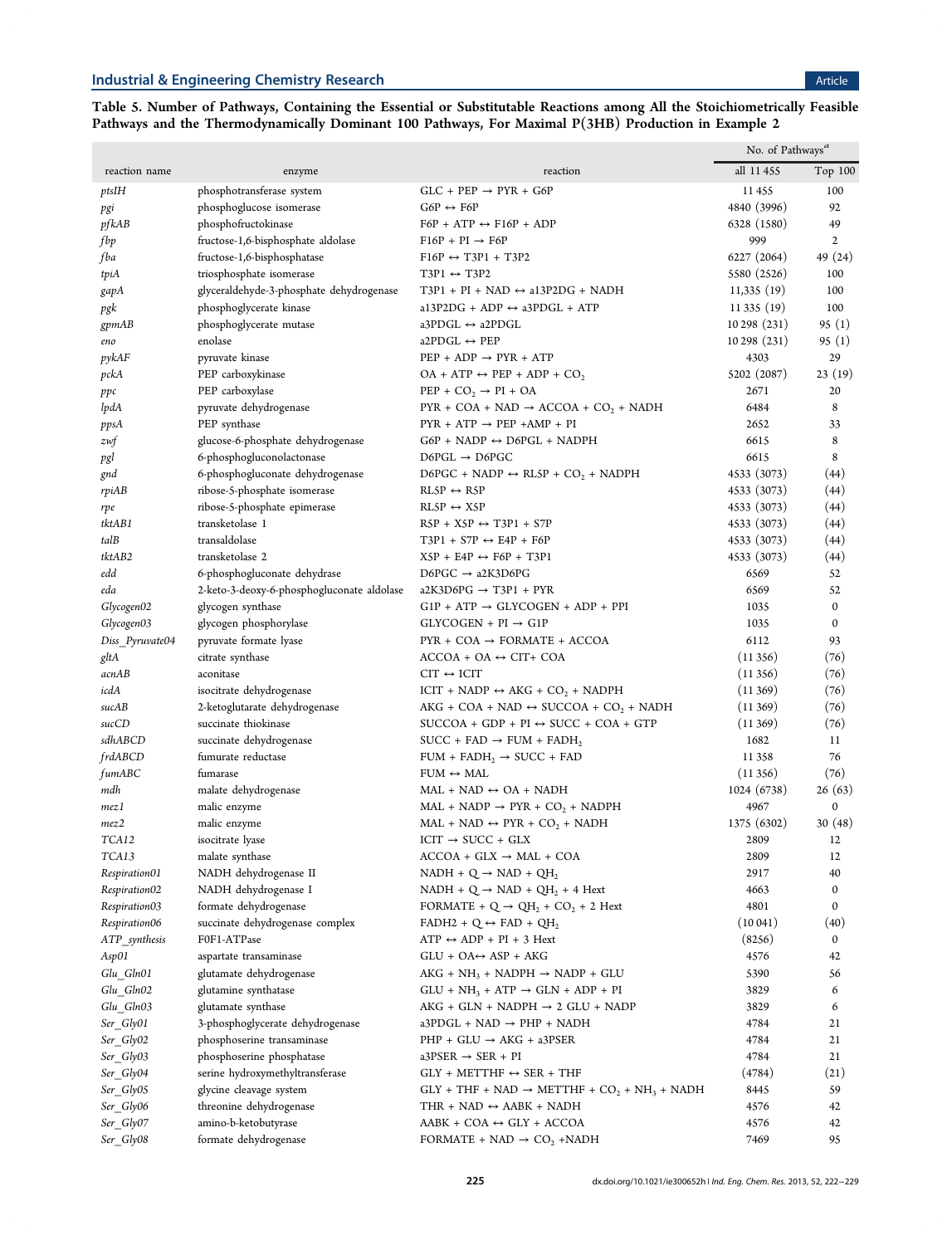#### <span id="page-4-0"></span>Table 5. continued

|                    |                                                                                   |                                                                                                  | No. of Pathways <sup>a</sup> |                  |
|--------------------|-----------------------------------------------------------------------------------|--------------------------------------------------------------------------------------------------|------------------------------|------------------|
| reaction name      | enzyme                                                                            | reaction                                                                                         | all 11455                    | Top 100          |
| Ser_Gly09          | formate THF ligase                                                                | THF + FORMATE + ATP $\rightarrow$ FTHF + ADP + PI                                                | 1218                         | 3                |
| Ser_Gly10          | formyl THF deformylase                                                            | $FTHF \rightarrow FORMATE + THF$                                                                 | 8732                         | 61               |
| C <sub>ys</sub> 02 | APS kinase                                                                        | $APS + ATP \rightarrow PAPS + ADP$                                                               | 122                          | $\mathbf{0}$     |
| C <sub>ys08</sub>  | adenylyl sulfate kinase                                                           | $PAPS + ADP \rightarrow APS + ATP$                                                               | 122                          | $\mathbf 0$      |
| Thr Lys01          | aspartate kinase                                                                  | $ASP + ATP \leftrightarrow BASP + ADP$                                                           | 4576                         | 42               |
| Thr Lys02          | aspartate semialdehyde dehydrogenase                                              | $\text{BASP + NADPH} \leftrightarrow \text{ASPSA + NADP + PI}$                                   | 4576                         | 42               |
| Thr Lys03          | Homoserine dehydrogenase                                                          | $ASPSA + NADPH \leftrightarrow HSER + NADP$                                                      | 4576                         | 42               |
| Thr Lys04          | homoserine kinase                                                                 | $HSER + ATP \rightarrow PHSER + ADP$                                                             | 4576                         | 42               |
| Thr Lys05          | threonine synthase                                                                | $PHSER \rightarrow THR + PI$                                                                     | 4576                         | 42               |
| Nucleotides13      | AMP phosphatase                                                                   | $AMP \rightarrow ADN + PI$                                                                       | 780                          | 16               |
| Nucleotides14      | adenylate kinase                                                                  | $ATP + ADN \rightarrow AMP + ADP$                                                                | 780                          | 16               |
| Nucleotides15      | adenylate kinase                                                                  | $ATP + AMP \rightarrow 2 ADP$                                                                    | 2652                         | 33               |
| Nucleotides19      | GDP kinase                                                                        | $GDP + ATP \leftrightarrow GTP + ADP$                                                            | 11 369                       | 76               |
| Pyrimidines18      | dUDP kinase                                                                       | $DUDP + ATP \leftrightarrow DUTP + ADP$                                                          | 526                          | $\boldsymbol{0}$ |
| Pyrimidines19      | dUTP pyrophosphatase                                                              | $DUTP \rightarrow DUMP + PPI$                                                                    | 526                          | $\mathbf{0}$     |
| Pyrimidines20      | dUMP kinase                                                                       | $DUMP + ATP \leftrightarrow DUDP + ADP$                                                          | 526                          | $\mathbf 0$      |
| THF02              | methylene THF dehydrogenase                                                       | $METTHF + NADP \leftrightarrow METHF + NADPH$                                                    | 8445                         | 59               |
| THF03              | methenyl tetrahydrofolate cyclehydrolase                                          | METHF $\leftrightarrow$ FTHF                                                                     | 8445                         | 59               |
| Lipids01           | acetyl-CoA carboxylase                                                            | $\text{ACCOA} + \text{ATP} + \text{CO}_2 \leftrightarrow \text{MALCOA} + \text{ADP} + \text{PI}$ | 1243                         | 8                |
| Lipids02           | malonyl-CoA:ACP transacylase                                                      | MALCOA + ACP $\leftrightarrow$ MALACP + COA                                                      | 1243                         | 8                |
| Lipids03           | b-ketoacyl-ACP synthase                                                           | $MALACP \rightarrow ACACP + CO_2$                                                                | 1243                         | 8                |
| Lipids04           | acetyl-CoA:ACP transacylase                                                       | $ACACP + COA \leftrightarrow ACP + ACCOA$                                                        | 1243                         | 8                |
| Lipids10           | glycerol-3-phosphate dehydrogenase                                                | $T3P2 + NADH \leftrightarrow GL3P + NAD$                                                         | 8163                         | 100              |
| Isoprenoids01      | aldose reductase                                                                  | $GL + NADP \leftrightarrow GLAL + NADPH$                                                         | 7278                         | 100              |
| Isoprenoids02      | glyceraldehyde kinase                                                             | $GLAL + ATP \rightarrow T3P1 + ADP$                                                              | 7278                         | 100              |
| NAD05              | NAD kinase                                                                        | $NAD + ATP \rightarrow NADP + ADP$                                                               | 1174                         | $\mathbf{0}$     |
| NAD06              | NADP phosphatase                                                                  | $NADP \rightarrow NAD + PI$                                                                      | 1174                         | $\mathbf{0}$     |
| PolyPI01           | pyrophosphatase                                                                   | $PPI \rightarrow 2 PI$                                                                           | 1561                         | $\mathbf 0$      |
| PolyPI02           | polyphosphate kinase                                                              | 1000 ATP $\leftrightarrow$ 1000 ADP + POLYP                                                      | 1144                         | 13               |
| PolyPI03           | polyphosphatase                                                                   | $POLYP \rightarrow 1000$ PI                                                                      | 1144                         | 13               |
| Glycerol01         | glycerol kinase                                                                   | $GL + ATP \leftrightarrow GL3P + ADP$                                                            | (7278)                       | (100)            |
| Glycerol02         | glycerol-3-phosphate dehydrogenase                                                | $GL3P + FAD \rightarrow T3P2 + FADH$                                                             | 2905                         | 39               |
| Transport10        | glucose transport                                                                 | $GLCext \leftrightarrow GLC$                                                                     | 11455                        | 100              |
| Transport11        | carbon dioxide transport                                                          | $CO2ext \leftrightarrow CO_{2}$                                                                  | (11455)                      | (100)            |
| P3HB syn 1         | $\beta$ -ketothiolase                                                             | $2$ ACCOA $\rightarrow$ COA + ACETOCOA                                                           | 11 455                       | 100              |
| P3HB syn 2         | acetoacetyl-CoA reductase                                                         | $ACETOCOA + NADPH \rightarrow C4COA + NADP$                                                      | 11455                        | 100              |
| P3HB syn 3         | $P(3HB)$ synthase                                                                 | $C4COA \rightarrow P(3HB) + COA$                                                                 | 11455                        | 100              |
|                    | <sup><i>a</i></sup> Parentheses () indicates reactions in the negative direction. |                                                                                                  |                              |                  |

transformation of the experimental data $^{20,21}$  and the group contribution method.<sup>16</sup> Subsequently, the ranges of  $\Delta G_r$  have been calculated for the approximate r[ange](#page-7-0)s of metabolite concentrations repor[ted](#page-7-0) in recent works.<sup>13,2</sup>

## **RESULTS**

Analyzed herein are the results from applying the proposed strategy to the two E. coli models.

Example 1: A Simple E. coli Model for Maximal Acetate and Ethanol Production. The model reported by Schilling and  $\text{colle}$ agues $\textsuperscript{4}$  is optimized for maximal acetate and maximal ethanol production. This E. coli model gives rise to eight stoichiom[et](#page-7-0)rically feasible metabolic pathways for the maximal acetate production and four stoichiometrically feasible metabolic pathways for the maximal ethanol production.<sup>10</sup> Table 1 presents the numbers of essential, substitutable, and blocked reactions for the model. The val[ue](#page-1-0)s of  $(\Delta G_r)_{\text{min}}$ , the mini[mu](#page-7-0)m value of  $\Delta G_r$ , and  $(\Delta G_r)_{\text{max}}$  and the maximum value of  $\Delta G_r$  for each substitutable reaction, are listed in Table 2. By multiplying these values with the sign of concomitant flux, the  $\Delta G_r^d$  values

have been obtained for the maximal acetate production and the maximal ethanol production. This has rendered it possible to rank the pathways according to  $[\Delta G^d_r]_{\rm max}$  as illustrated in Table 3 for the maximal acetate production and Table 4 for the maximal ethanol production. For maximal acetate production, Figure [1](#page-1-0) depicts pathway 2, which has been identifi[e](#page-2-0)d as the most thermodynamically dominant pathway, and pathway 6, whic[h](#page-2-0) has been identified to correspond with the result obtained by FBA. Similarly, for maximal ethanol production, pathway 4 has been determined to be the most thermodynamically dominant while pathway 3 has been identified by FBA.

Example 2: An E. coli Model Modified for Maximal P(3HB) Production. This E. coli model gives rise to 11 455 stoichiometrically feasible metabolic pathways for the maximal production of poly(3-hydroxybutyrate)  $[P(3HB)]^{19}$  The numbers of essential, substitutable, and blocked reactions for the model are also presented in Table 1. The computatio[na](#page-7-0)l time for identifying all the stoichiometrically feasible metabolic pathways is ∼34 h on a 2.93 GHz C[or](#page-1-0)e 2 PC for this example.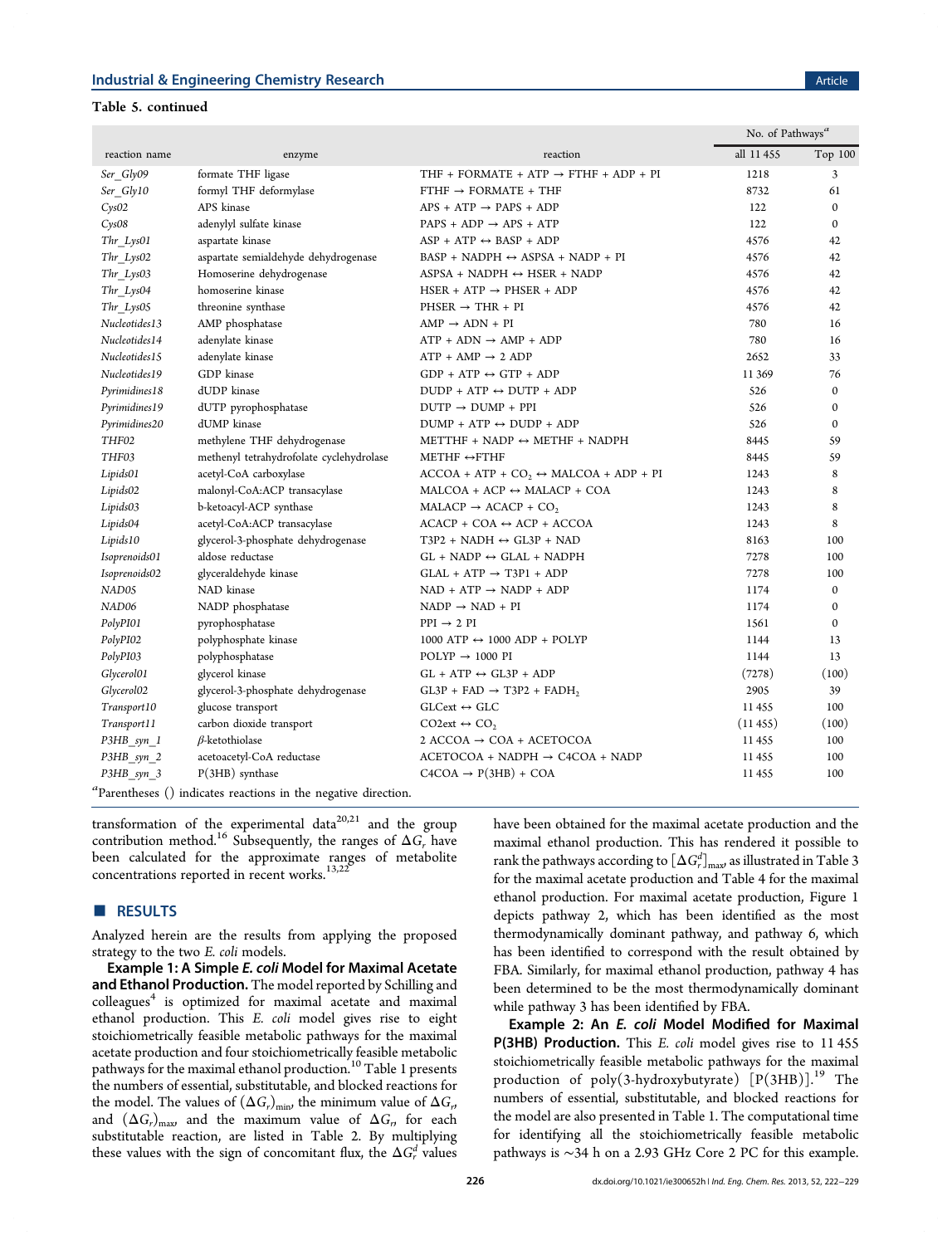

Figure 2. [Metabolic reactions in the thermodynamically dominant 100 pathways for maximal P\(3HB\) production in](http://pubs.acs.org/action/showImage?doi=10.1021/ie300652h&iName=master.img-001.jpg&w=425&h=326) E. coli. The thickness of each arrow indicates the average flux, and the color indicates the presence ratio of the reaction in the 100 pathways to that in all of the stoichiometrically feasible pathways. The yellow to red colors in the color bar indicate the increase in the ratio from 0 to 3. The full names of metabolites are listed in the Supporting Information.

[The range](#page-7-0)s of  $\Delta G_r$  and the concomitant  $\Delta G_r^d$  have been calculated for the 89 substitutable reactions.

Three reactions catalyzed by malic enzyme, pyrophosphatase, and NADP phosphatase appearing in 6483 pathways have been determined to be thermodynamically unfavorable: Both of their  $(\Delta G_r)_{\text{min}}$  and  $(\Delta G_r)_{\text{max}}$  values are positive. Rationally, the pathways with those reaction steps are regarded thermodynamically less dominant, and therefore, ranked lower than the remaining ones.

The current work indicates that the number of stoichiometrically feasible pathways leading to the maximal theoretical yield of  $P(3HB)$  production is on the order of  $10<sup>4</sup>$  for the metabolic network comprising 310 reactions. Table 5 lists the number of pathways, containing the essential and the substitutable reactions in generating the optimal overall reactions. [T](#page-3-0)he reactions that are essential for maximal P(3HB) production are those included in all 11 455 identified pathways. As depicted in Figure 2, the reactions contained in the thermodynamically dominant 100 pathways, which are ∼1% of the total pathways, are examined to investigate the important reaction steps and their fluxes for the maximal production of P(3HB). This result may also contribute to the reduction of the errors of the study that arise from the uncertainties involved in the estimation of thermodynamic properties. The frequency of reactions in the thermodynamically dominant pathways is revealed through the color of arrows changing from yellow to red in Figure 2. The frequency number represents the presence ratio of the reaction in the thermodynamically dominant 100 pathways to that in all the stoichiometrically feasible pathways.

## ■ DISCUSSION

The graph-theoretic approach based on P-graphs not only reduces the combinatorial complexity, but also provides a deeper understanding of the metabolic networks. As can be observed in Figure 1, Gly 2 and Gly 3 are represented as two separate reactions by different enzymes in the opposite directions. The P-grap[h](#page-2-0) approach may present exchange fluxes in this futile cycle, in addition to their net flux, while only the net flux can be identified in MFA. The physiological meaning of this futile cycle can be further consulted elsewhere.<sup>23</sup>

The complete set of ranked pathways has been identified to facilitate the experimental design of [ge](#page-7-0)ne regulation. The results depicted in Figure 2 reveal the thermodynamically important reactions for this goal. Most noticeably in the middle part of the figure, some of the reactions producing pyruvate and acetyl-CoA, which are the precursors of  $P(3HB)$ , are found to appear frequently in the thermodynamically dominant pathways. The mez2 and Diss Pyruvate 04 reactions appear, respectively, at 2.5 and 1.7 times of the average frequency. In the previous work, Hong and his co-workers<sup>19</sup> presented the significance of the *eda* reaction, along with that of the aforementioned two precursors. They have attributed thi[s to](#page-7-0) the requirement of NADPH in the P(3HB) biosynthesis flux. The eda reaction by 2-Keto-3-deoxy-6-phosphogluconate aldolase, however, is not exceptionally favored in the thermodynamically dominant pathways. Note on the upper left side of Figure 2, that the cyclic reactions containing the Isoprenoids01 reaction by Aldose reductase,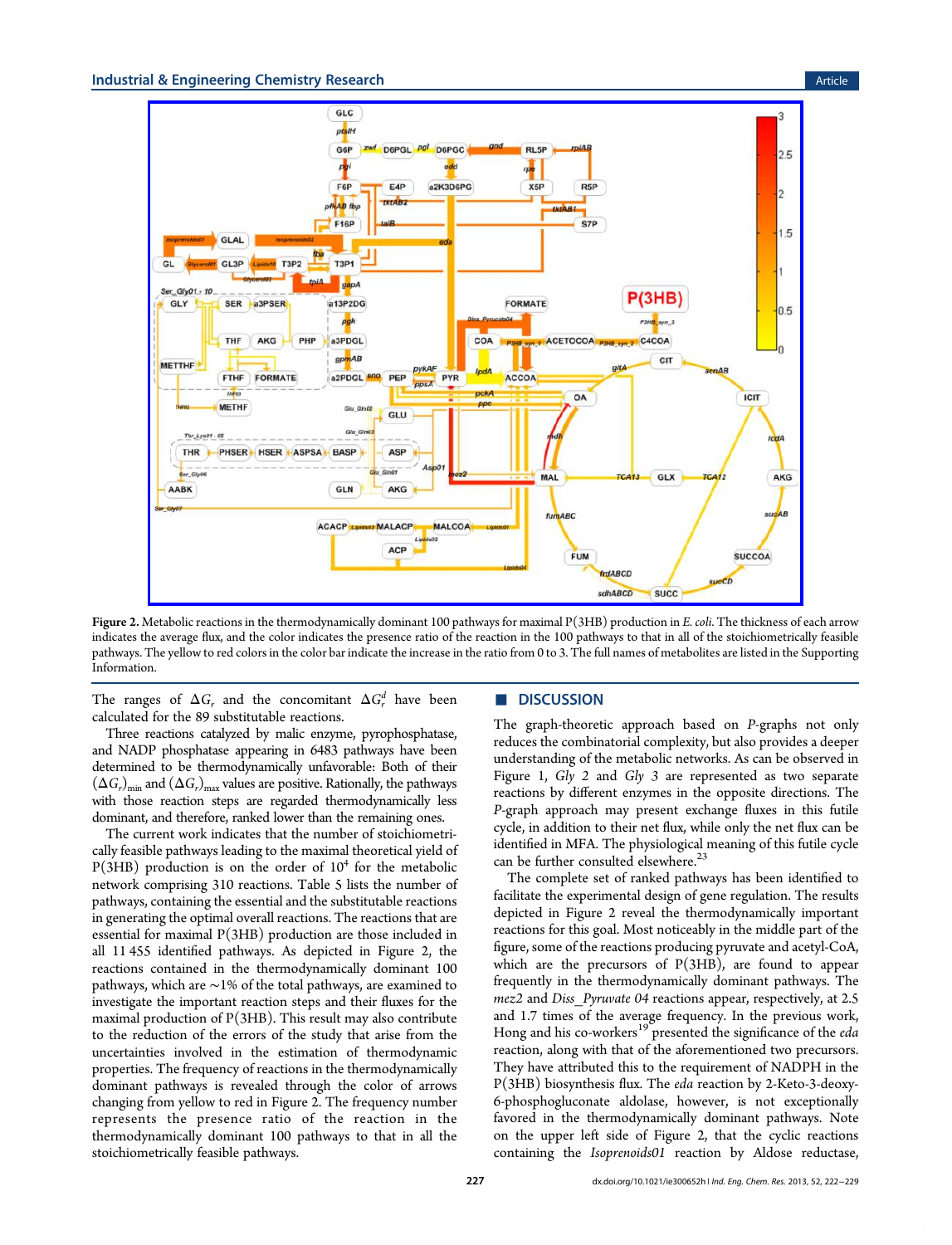appear ∼1.5−2.1 times more often in∼1% of thermodynamically dominant pathways than the average. Summation over these reactions reveals that this cyclic pathway contributes to the production of the NADPH, performing the similar role as the eda reaction in the  $P(3HB)$  biosynthesis. It should be noted that this study does not include the other metabolic reactions in E. coli (e.g., the production of biomass) that are competing with the P(3HB) biosynthesis pathway. Thus, the results can be further reinforced by enhancing the overall reactions. Nevertheless, even neglecting the accurate prediction of metabolic behaviors, the important reactions for the P(3HB) biosynthesis could be thoroughly identified based on the mass balances and the thermodynamic principles.

# ■ CONCLUSION

The efficacy of the proposed strategy has been ascertained through the exploration of two E. coli models. For both models, the sets of stoichiometrically feasible pathways leading to their respective optimal overall reactions have been exhaustively identified on a PC of moderate size by resorting to the graphtheoretic method, based on process graphs (P-graphs). Subsequently, these pathways have been differentiated by determining the thermodynamically dominant pathways among the feasible pathways on the basis of the Gibbs free-energy changes of reactions in the pathways. The proposed approach will contribute to understanding biochemical networks and facilitating the experimental design of gene regulation for enhanced production of the desired product.

# APPENDIX A. P-GRAPH APPROACH FOR METABOLIC NETWORK

#### P-Graph

P-graph was developed for the algorithmic network synthesis of chemical processes.<sup>24</sup> It is comprised of the nodes of materials and operating units shown in Figure A.1. For metabolic



Figure A.1. P[-graph representation for reaction A+B](http://pubs.acs.org/action/showImage?doi=10.1021/ie300652h&iName=master.img-002.png&w=146&h=168)  $\rightarrow$  C. O(1) is a reaction node, and  $M(A)$ ,  $M(B)$ , and  $M(C)$  are material nodes.

networks, the role of operating nodes is played by metabolic reactions, and the materials are enzymes and nutrients. The nodes are connected with directed arcs, which indicate the direction of reaction pathways, and connection rules are expressed with the following axioms:<sup>18</sup>

(a) Six axioms of feasible reaction pathways

(R1) Every final product (target) is totally produced by the reaction steps represented in the pathway.

(R2) Every starting reactant (precursor) is totally consumed by the reaction steps represented in the pathway.

(R3) Every active intermediate produced by any reaction step represented in the pathway is totally consumed by one or more reaction steps in the pathway; and every active intermediate consumed by any reaction step represented in the pathway is totally produced by one or more reaction steps in the pathway.

(R4) All reaction steps represented in the pathway are defined a priori.

(R5) The network representing the pathway is acyclic.

(R6) At least one elementary-reaction step represented in the pathway activates a starting reactant (precursor).

(b) Seven axioms of the combinatorially feasible reaction networks

> (T1) Every final product (target) is represented in the network.

> (T2) Every starting reactant (precursor) is represented in the network.

> (T3) Each reaction step represented in the network is defined a priori.

> (T4) Every active species represented in the network has at least one path leading to a final product (target) of the overall reaction.

> (T5) A reactant of any elementary reaction represented in the reaction network is a starting reactant (precursor), if it is not produced by any reaction step represented in the network.

> (T7) The network includes, at most, either the forward or reverse step of each elementary reaction represented in the network.

In this way, syntactic and semantic contents of biochemical networks may be described and implemented in algorithms.

## Maximal Structure

The maximal structure of a network is generated by identifying input and output materials of operating units, and then merging all the common material nodes. Accordingly, it contains all the combinatorially feasible pathways.

# Stoichiometrically Feasible Pathways

Combinatorially feasible pathways of a network, which are subsets of the maximal structure, are generated based on the names of input and output materials. By further imposing stoichiometric ratios of metabolic reactions and mass balance constraints, stoichiometrically feasible pathways are obtained as the candidate solutions of network synthesis. In process networks, the most economical structure among them is selected as a solution network.

#### Algorithm PBT

Identification of metabolic pathways is different from designing a chemical process in that the former do not have measurable economic costs of reactions, unlike the latter, where each operating unit has operating and investment costs. This attribute is responsible for the generation of cyclic or dependent pathways during the calculation of solution pathways, which all produce a predefined overall reaction. It is worth noting that the desired